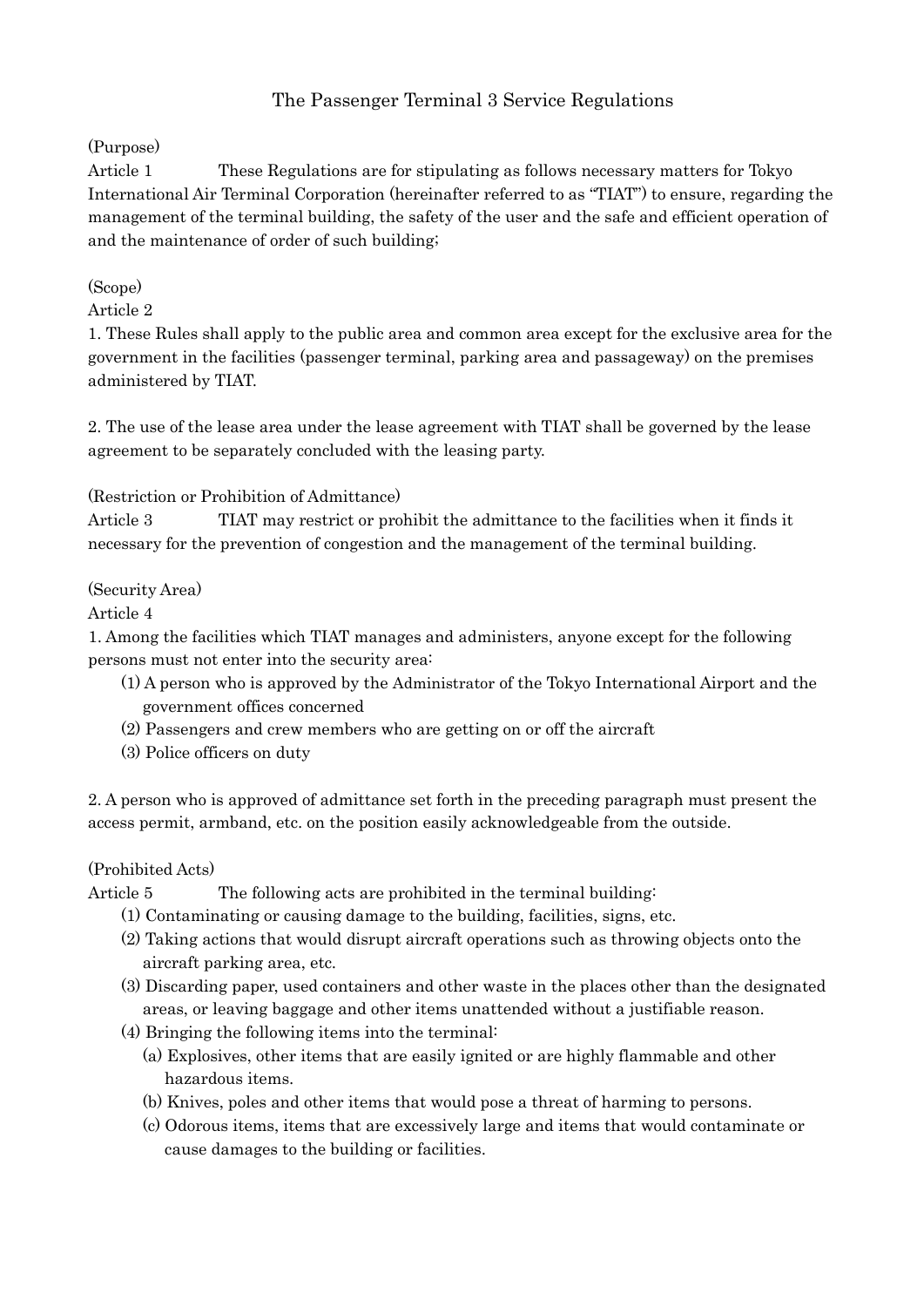- (5) Bringing animals into the terminal. Provided, however, this does not include guide dogs, hearing dogs and service dogs used for their intended purpose, and items that are to be treated as a hand-carried baggage.
- (6) Soliciting customers for taxi, hired car, etc.
- (7) Speeches, demonstrations and other similar actions.
- (8) Smoking in non-smoking areas.
- (9) Loud singing, high pitch sound, acts of violence and other acts that would create a public disturbance.
- (10) Staying at night for the purpose of loggings by a person other than a passenger of an aircraft arriving on any day and leaving the next day or a person coming to meet and send off such passenger.
- (11) Photographing or filming, etc. TIAT staff or other persons who are engaged in the business at the facilities on the premises administered by TIAT without a permission by such person.
- (12) Uploading photographs, films, etc. of TIAT staff or other persons who are engaged in the business at the facilities on the premises administered by TIAT on the electronic media and other media such as internet site, blog, Facebook, Twitter, etc. without a permission by such person.
- (13) In addition to any of the above items, taking actions that would disturb the safety, moral order or public order in the terminal building, and other actions that would create a disturbance or pose a threat of harming to persons.
- 2. The following acts are prohibited in the terminal building except for cases approved by TIAT.
	- (1) Use of fire.
	- (2) Collecting donations.
	- (3) Sales or distribution of goods, advertising activities and other commercial activities similar thereto.
	- (4) Display or distribution of signs, banners, printed materials and documents, etc.
	- (5) Taking photographs, cinema films, motion pictures for television and recording therefor or temporary using facilities for such filming or recording.
	- (6) Parking or standing vehicles, leaving bicycles, motorbike, etc. inside the premises of the terminal building administered by TIAT.

# (Service Suspension, etc.)

Article 6 TIAT may suspend its services or impose restrictions on the usage of the terminal building in a case which falls under any of the followings and it finds there are impediments to management of the terminal building.

- (1) In the event of extraordinary natural phenomenon or other abnormal state of affairs.
- (2) In the event of performing facility repairs and other construction work.
- (3) In addition to the events set forth in the two preceding items, in the case where an unavoidable situation arises.

#### (Exemption)

Article 7 TIAT shall not be responsible for indemnifying the damages incurred by the service suspension or restriction of the usage of the terminal building in accordance with the provision of the preceding Article.